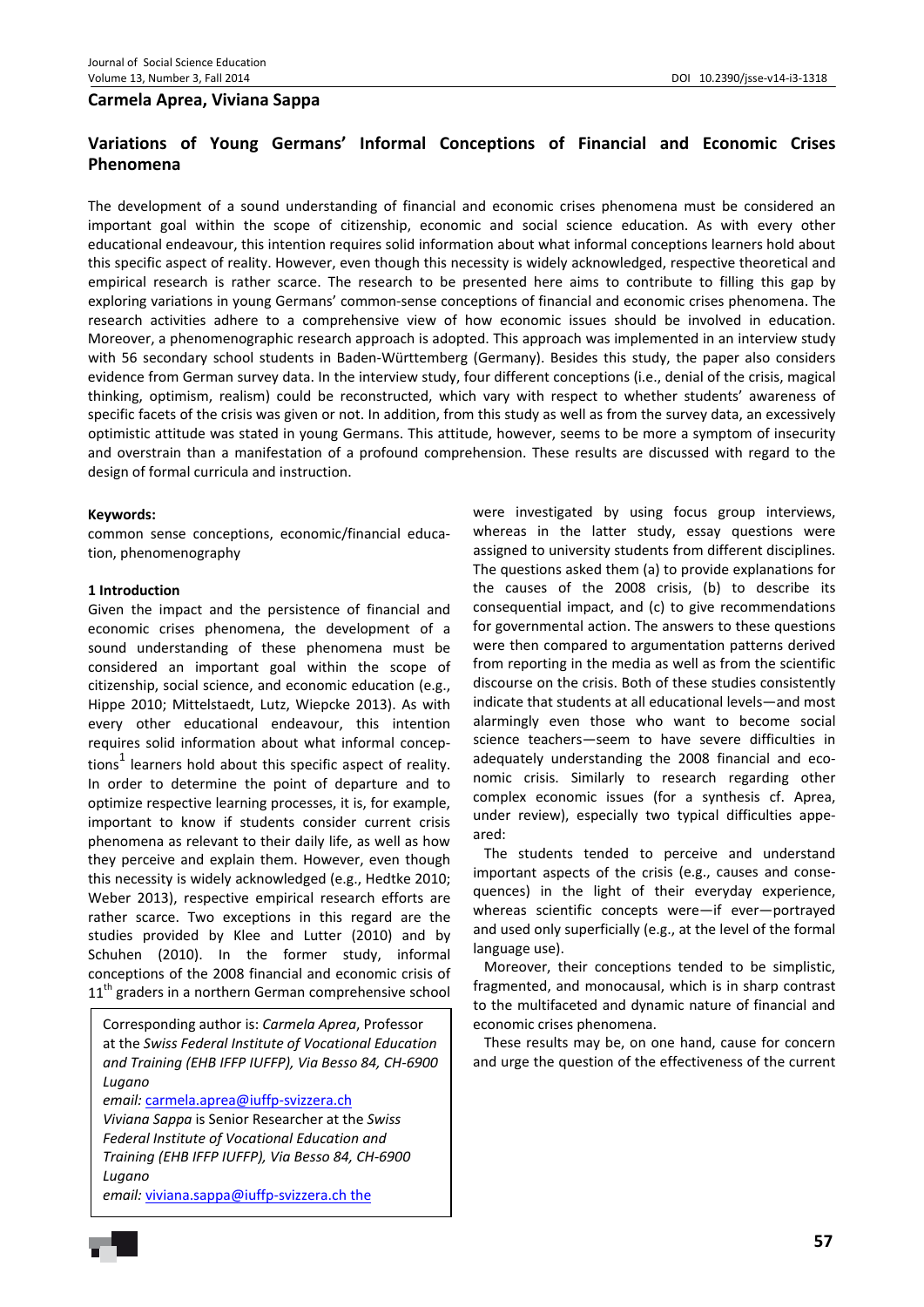schooling and university system, as concluded by the above cited authors. On the other hand, they seem not to be particularly surprising as often even more instruct‐ ted persons—and sometimes also economic experts struggle to find conclusive explanations for the issue at hand. In order to provide suitable remedies, however, the results not only suggest the need to further elucidate how and why students' everyday conceptions of financial and economic crisis phenomena differ from expert representations, but also to explore how and with regard to what characteristics they vary among each other. This latter question is particularly important for a heterogeneity‐sensitive design of curricular pathways and learning environments (e.g. Birke, Seeber 2011). As research on conceptual understanding in other complex content domains also suggests (e.g., Sinatra & Mason, 2008), the observable comprehension difficulties might not only stem from cognitive problems but also be heavily influenced by more affective concerns, which were not yet considered in the above-mentioned prior research studies.

Against the background of these considerations, the research to be presented here combines an interest in further validating the available findings with the aim of amplifying these studies by specifically addressing the differential aspect. Within this perspective, it also seeks to expand the yet prevailing cognitive orientation of financial education by explicitly focusing on how conceptions of financial and economic crises phenomena are embedded within adolescents' and young adults' broader worldviews or value systems, which usually manifest themselves as emotional and attitudinal facets. The underlying motivation for this research is twofold: first, to advance scientific knowledge of how young people perceive and experience the socio‐economic reality that surrounds them, and second, to provide a solid foundation for the theory and evidence‐based design of curricula and instruction in the field of financial and economic education.

The research activities adhere to a comprehensive view of how economic and particularly financial issues should be involved in education, as it is recently advocated by many scholars in the field. This view emphasises that these issues are not separate from, but embedded within the wider societal and political context, and should thus be part of the broader concept of citizenship education. In addition to this general orientation, the activities are informed by a phenomenographically oriented research methodology. In section 2, both of these approaches the comprehensive view of financial education (2.1), and the phenomenographic methodology (2.2)—are deline‐ ated. Section 3 then addresses empirical evidence regarding variations of young Germans' informal con‐ ceptions of financial and economic crises phenomena. More specifically, the design and selected results of an interview study concerned with German secondary school students' conceptions of the 2008 financial and economic crisis are presented (3.1). In order to further substantiate the empirical evidence base, additional findings from recent surveys in the German context are also provided (3.2). Finally, in section 4, the findings are interpreted in the light of the aims and motivation of the research, including a consideration of their implications for educational practice and research as well as of the suitability and limitation of the applied theories and methods.

### **2 Conceptual and methodological background 2.1 Comprehensive approach to financial education**

Economic, and particularly financial, issues have long been considered as peripheral or sometimes even as detrimental to educational concerns. However, this rather distant relationship seems to have changed in the past decade. Especially since the global turmoil of 2008, financial education has become an important priority for political leaders in many countries and a matter of interest for international organizations such as the World Bank (e.g. Xu, Zia 2012), the European Commission (e.g. 2011), and the Organisation for Economic Co‐operation and Development (OECD) (e.g. 2005). Besides helping people to cope with the individual consequences of current structural challenges, such as the demographic change in many Western societies or the decrease of the welfare state, most of these initiatives typically assume that more and/or better financial education should also augment collective financial well‐being and foster economic stability. This goal seems to be quite ambitious because it requires people not only to understand the complexities of economic and financial phenomena but also to establish connections among these issues, their own financial decisions, and the broader political and societal context. Such a goal most probably necessitates a holistic approach to financial education. However, if one takes a closer look at the current considerations, it becomes evident that most of them are restricted to a rather individualistic view by exclusively focusing on personal finance management skills and decision making, whereas macroeconomic, systemic, and/or political aspects of the financial landscape are often ignored. These aspects, however, are not only indispensable for sound individual decision making but also particularly important if one considers students' future role as citizens and voters. In this section, we will seize upon this line of argumentation by outlining the key characteristics of a comprehensive approach to financial education.<sup>2</sup>

A coherent rationale for conceptualizing financial education within a citizenship framework is provided by Davies (2012) who doubts the credibility of financial education approaches that heap all of the responsibility for financial problems upon individuals. Based on a detailed analysis of the recent mis‐selling, malpractice, and misjudgements in the financial sector, he opts for an expanded approach, "which alongside personal financial responsibility extends to citizens understanding of the financial sector (and by implication the rationale for regulation) and government finances. The underlying motivation is that democratic processes and economic well-being require voters whose financial understanding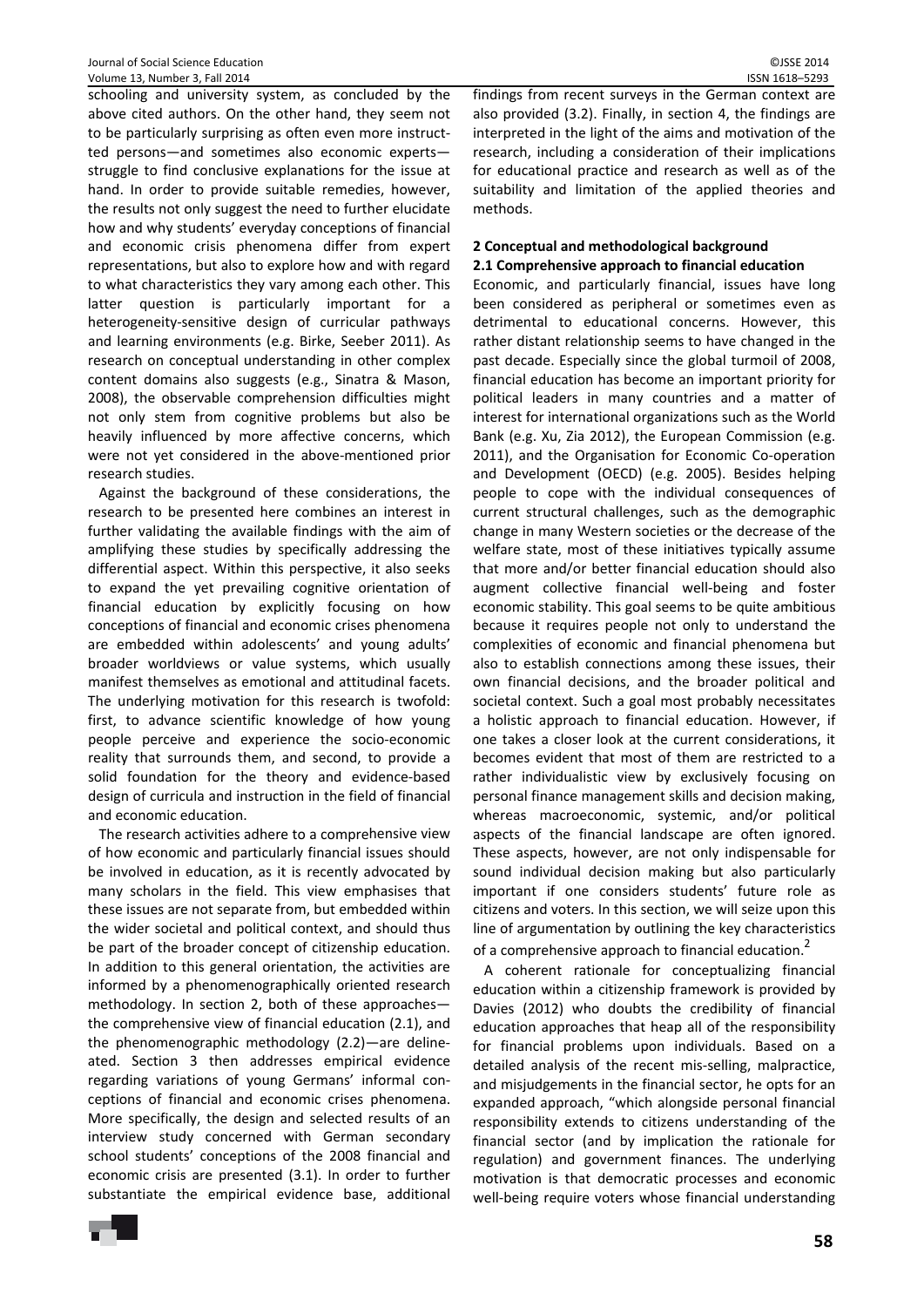creates functional rather than dysfunctional incentives for government" (Davies 2012, p. 6). Besides traditional financial education contents, for example, personal budgeting, saving, borrowing, or pension planning, such an approach would also include topics such as lending risks, information asymmetries, government budget and debt, and of course financial and economic crisis phenomena. In a similar way, Gallery and Gallery (2010) argue that the factors contributing to the pertaining global financial and economic crises phenomena highlight the need to rethink the scope and nature of current financial education initiatives from different perspectives: first, the perspective of individual decision making; second, the perspective of financial markets and their participants; and third, the perspective of regu‐ lation and policymaking. A plea for connecting financial education with a citizenship impetus is also made by Remmele and Seeber (2012) as well as by Carr (2012). In addition, a complementary and inextricable aspect is brought up by Mikl‐Horke (2010) who criticizes traditional approaches of financial education for being short-sighted with respect to relational and normative issues. From a sociologist point of view, she particularly emphasises the social and cultural embeddedness of money, financial markets, and the capitalist financial system, and highlights that these entities are constituted by acts of meaning‐making. As such, they are closely associated with individual worldviews, including respect‐ tive emotions and value systems. This line of argument‐ tation is also pursued by Farnsworth (2012) with a specific focus on the relationship between financial issues and identity development, as well as by Lucey (2012) who argues in favour of a financial education view that explicitly seeks to include concerns of morality and justice.

As should have become evident from these consi‐ derations, a comprehensive approach to financial educa‐ tion as it is proposed here requires a research metho‐ dology that is able to capture the diversity of individual understandings of complex socio‐economic issues. One such methodology, which has proven useful in other fields of investigation, is phenomenography. Pheno‐ menographists consider conceptions as holistic entities, the so-called outcome spaces, which can be reconstructed and described by systematic variations of hierar‐ chically arranged structural characteristics. In contrast to more standardized procedures such as multiple‐choice items, this approach is expected to have the potential for delivering rich and individualized information on young people's mental landscapes with regard to financial and economic crises phenomena. The key assumptions of the phenomenographic research methodology are described next.

### **2.2 Phenomenography**

Phenomenography is an empirically based interpretative research methodology originally developed in the 1970s at the University of Goteborg by Ference Marton and his research group. Since then, it has spread throughout the

broader Nordic context (Paakkari et al. 2011) as well as the United Kingdom (e.g. Entwistle 1997), Australia (e.g. Herbert, Pierce 2013), and Hong Kong (e.g. Pang, Marton 2005). According to Marton and Pang (2008, p. 536), the "object of research of phenomenography is the quali‐ tatively different ways in which people are aware of the world, and the ways in which they experience various phenomena and situations around them." In other words, phenomenography is concerned with reconstruct‐ ting how things appear to and are understood by people. However, this does not mean that everyone understands the phenomenon in his or her unique way. Rather, a qualitatively different, but limited, set of ways of understanding can be derived based on an internal logic (Booth 1997). When combined, these variations portray the phenomenon as a whole, and this specific combi‐ nation is termed an "outcome space" (e.g. Marton, Booth 1997). Outcome spaces are hierarchically struc‐ tured as a set of related categories of description of the specific phenomenon. These categories denote distinctively different ways of seeing the phenomenon and, thus, describe the variation in the possible ways of experiencing it. They are ordered according to their logical complexity and inclusiveness, which in turn is established by so‐called dimensions or structural characteristics of variation, which highlight the changes in awareness of the critical features of the phenomenon under investigation. "More sophisticated conceptions are differentiated from less sophisticated conceptions by the awareness of different or additional values of a dimension or the discernment of more dimensions" (Herbert, Pierce 2013 p. 2). Thus, it can be said that the intended outcome of phenomenographic research con‐ sists of a hypothetical outcome space, developed from researchers' exploration of the data typically collected through a series of open‐ended or semi‐structured interviews from a sample group. The procedures used to analyse these data are inductive and qualitative in nature, and they involve an iterative processing, preferably through the complete responses of the participants. During these cycles, phenomenographic researchers shift their attention from the individual to the meanings expressed by the group as a whole—or as Barnacle (2005, p. 50) states, "categories of description are not intended to necessarily correspond to the perception of any particular individual. Rather, they are compositions formed out of an aggregate of similar perceptions." According to this view, transcriptions thus represent "various accounts of phenomenal experience [...], rather than [manifestations of] the singularity of individual experience. As a consequence, any one transcript could contribute to a number of the categories that [are] formulated" (Barnacle 2005, p. 50).

With regard to its field of application, phenome‐ nography originally grew out of investigations into students' experiences of learning, which focused on finding out how university students approach their ordinary studies. Starting from this origin, the use of phenomenography has subsequently expanded to a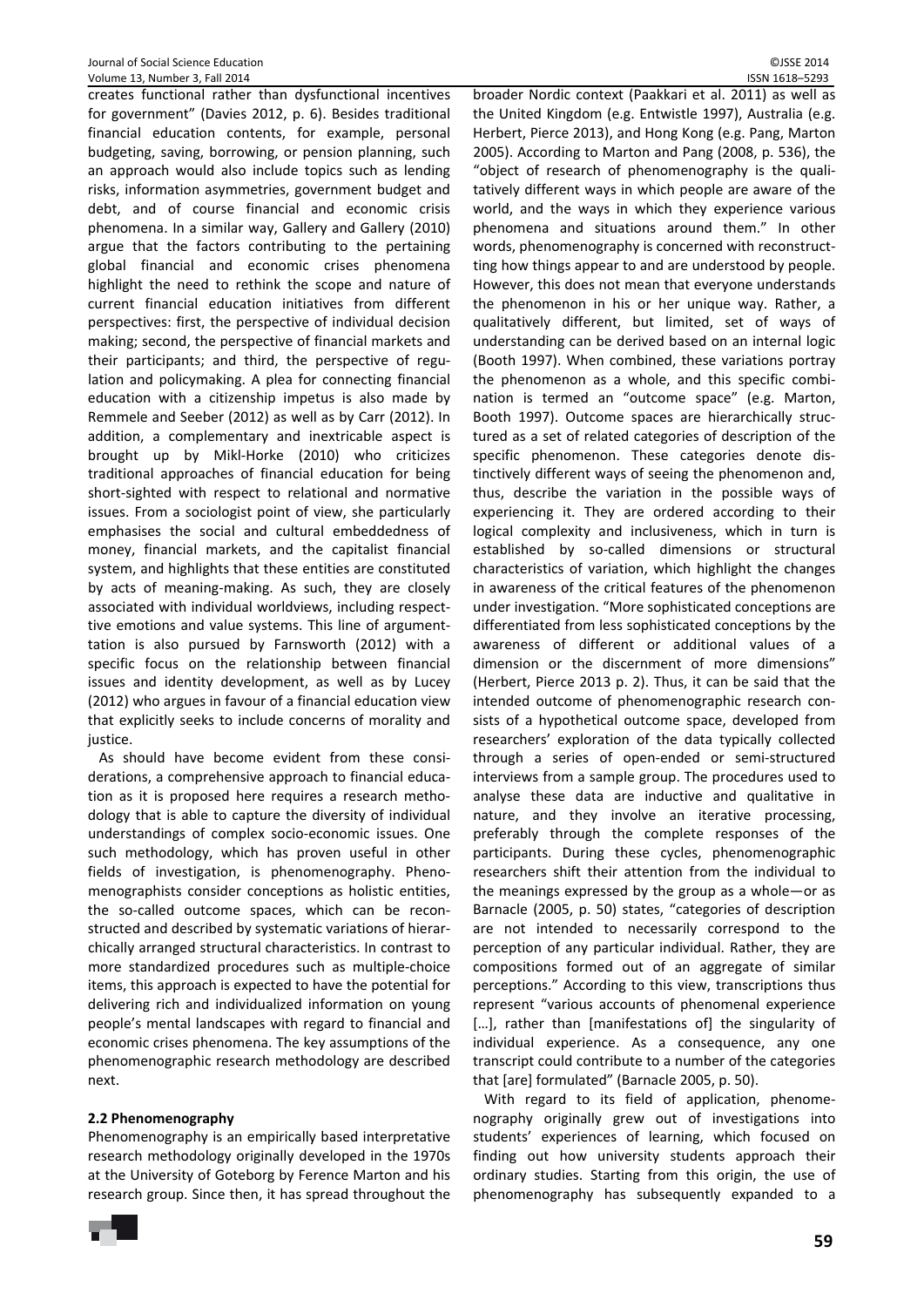broad range of phenomena and contexts within and outside education (for a detailed schedule of existing research cf. Marton, Pang 2008). Previous phenome‐ nographic research in the domain of economics and financial education has concentrated in particular on students' conceptions of how prices of goods are determined (e.g. Pang, Marton 2005). This line of reasoning has been expanded to students' understanding of wages (Birke, Seeber, forthcoming) and private credits (Speer, Seeber 2013). In addition, the phenomenographic methodology has recently also been applied to investi‐ gate conceptions of macroeconomic and/or political economic phenomena, notably by Davies and Lundholm (2012), who investigated conceptions of public goods, as well as by Davies, Syed, and Appleyard (2013), who addressed secondary school students' understanding of the financial system. As these studies witness, phenol‐ menography seems to be particularly useful to depict the idiosyncrasies of young people's conceptions of complex issues, including their inconsistencies, as well as to understand how these conceptions are embedded in youngsters' emotional and attitudinal realities. As already mentioned in the introduction, it was thus de‐ cided to apply the phenomenographic methodology within the scope of an interview study to further investigate young Germans' informal conceptions of financial and economic crises phenomena. The study, which was conducted at the University of Mannheim (Germany), is a primer within a larger international research program aimed at modelling, assessing, and promoting conceptual understanding and conceptual change in economics. Besides Germany, different tertiary institutions from Switzerland and Italy are currently involved in this program. The research questions, participants, and methods, as well as selected results<sup>3</sup> of the study, are presented in the following section.

### **3 Empirical evidence on young Germans' informal conceptions of financial and economic crises phenomena**

**3.1 Interview study on variations of secondary school students' conceptions of the 2008 financial and economic crisis**

#### *Research questions, participants, and methods*

Based on the above‐mentioned considerations, the study was, among others, guided by the following research questions: (a) What variations in the outcome space of adolescents' informal conceptions of the financial and economic crisis can be identified? and (b) Which structural characteristics describe them?

The study involved 56 students, 14 to 19 years old (M = 15.98 years), from public secondary schools in Baden‐ Wuerttemberg (Germany). Females accounted for 58% of the sample. Nearly half of the students went to a middle school (Realschule). The other half went to an economics‐ and business‐oriented vocational college (Berufsfachschule). Students in both schools were considered to be "average" students—that is, not particularly low or high achieving. According to the

official curricula in the two school types, they are moreover expected to have some basic knowledge with regard to economic issues (e.g., economic and monetary system as well as economic policy). However, since these issues are often taught together with other contents from social science, it is quite hard to estimate how well economics is really present in the classroom. As confirmed by the teachers, all participating students came from a comparable lower‐middle class socio‐ economic background. A further commonality was the fact that both groups of students were about to decide their professional futures—that is, either finding a job or an apprentice position, or deciding to continue with school‐based education, if their grade point averages allowed this option. The sample was determined based on the availability of the teachers to participate in the study and thus has to be considered as a convenience sample with possible biases. The study was approved by the Ministry of Education and Cultural Affairs, the school authorities, and the parents' council.

To gather data, semi‐structured individual interviews were used. This methodological decision was based on the following considerations: On one hand, the data collection method should leave enough space for students to express their spontaneous and genuine personal ideas, especially at this early stage of research. An over‐structuration of the data‐collection instrument should thus be avoided, and possibilities for one‐to‐one dialogue and clarifications should be provided. For these reasons, written essays or focus groups were excluded. On the other hand, it was also important to prevent overly excessive demands. In this regard, it was assumed that a completely open‐ended approach might have required content‐related and articulation abilities that probably go beyond the scope of ordinary secondary school students.

The interviews were conducted in spring 2009, during a period when the Subprime crisis was very prominent in Germany's political discussion and media. After being briefly informed about the research goals and providing their consent to participate in the study, students were asked to describe what comes to their mind when thinking about the economic and financial crisis. In order to trigger their reasoning, questions like "What do you know about the onset and origin, the causes, the progression, and the impact of the financial and economic crisis? What can the German government do to deal with the crisis?" were used. In addition, students were also asked whether they feel personally involved in the crisis and if they think that the crisis has or will have consequences for their life.

The interviews lasted on average 18 minutes and were conducted during regular class hours in a separate classroom. The assignment of individual students to the interview appointments was done in collaboration with the teachers.

In order to identify variations in the outcome space of students' conceptions of the financial and economic crises as well as the respective structural characteristics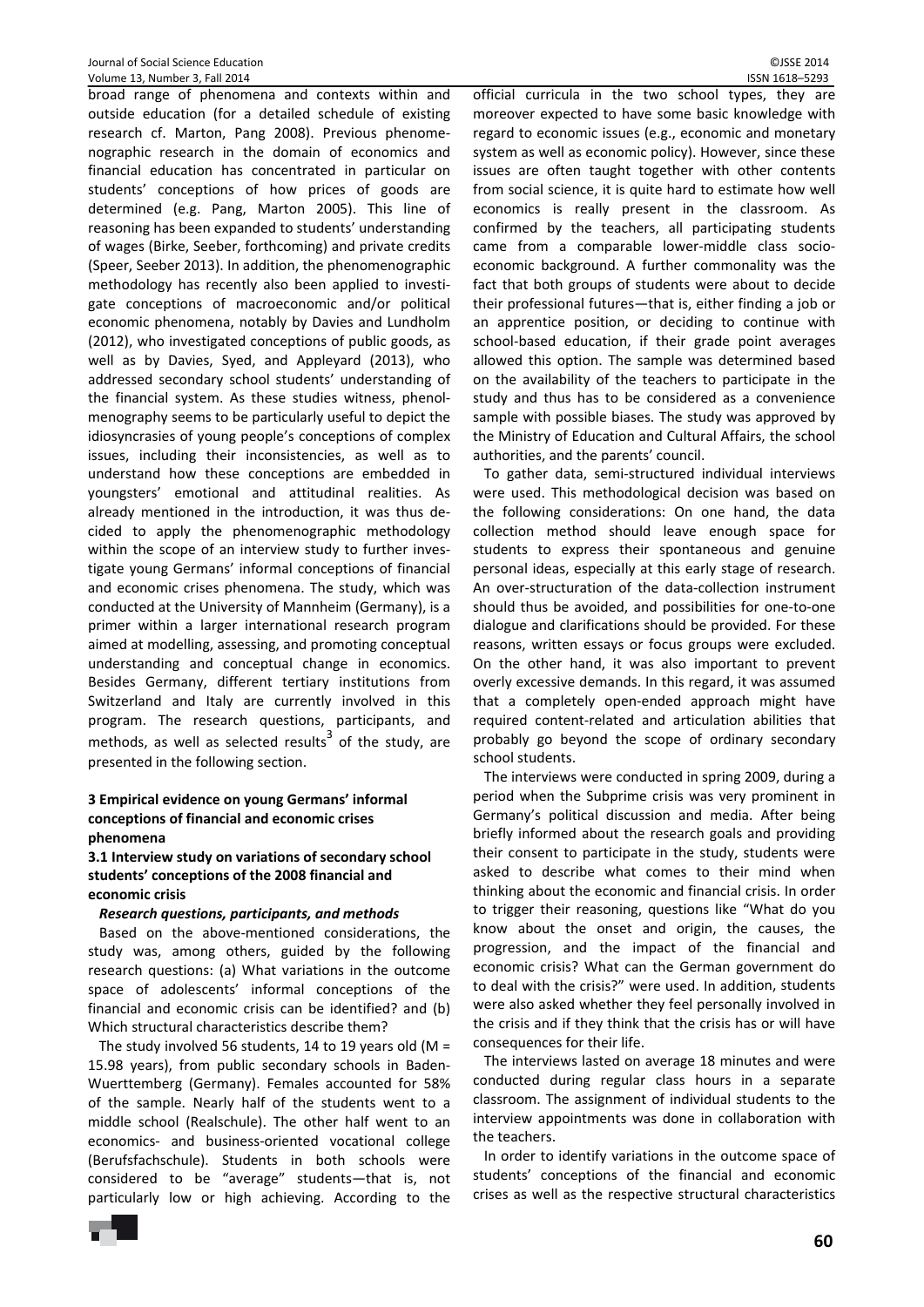that constitute them, the following steps were executed in accordance with pertinent recommendations from the phenomenographic literature (e.g. Åkerlind 2005): (1) repeated reading of the complete transcripts; (2) tentative extraction of central differences in students' utterances; (3) identification of structural characteristics; and (4) drafting and refinement of a distinct set of categories of description. The results of these moves (i.e., the categorical descriptions and the structural characteristics that together form the outcome space of students' conceptions of the financial and economic crisis) were validated by two other researchers who were not involved in conducting the study. After saturation in data analysis and interpretation was achieved, each participating student was assigned to one of the emerging categories according to the main emphasis of his or her argumentation, and frequencies of designation were calculated. In addition to these steps, an in‐depth qualitative analysis of the interview transcripts within the evolving conceptions of the phenomenographic analysis was accomplished to detect prevailing difficulties in students' representations of the financial and economic crisis. This final analysis was intended to provide some comparability with the prior studies mentioned in the introduction of this article.

### *Selected results*

As depicted in Table 1, four different conceptions could be reconstructed, varying with respect to whether students' awareness of three different facets of the crisis is given or not. These facets are (1) awareness of the existence of the crisis, (2) awareness of the development and the causes of the crisis, and (3) awareness of personal consequences of the crisis.

*1) Denial of the crisis*. The first conception, which was attributed to four students from the sample, is characterized by a lack of awareness of all three facets. In this conception, the crisis is viewed as something that employers or politicians have invented in order to assert their own interests and to fleece employees and voters. This position is evident in the following excerpts:

*Excerpt 5.* "It is not possible that companies are really doing so badly. They simply force people to work short‐ time in order to save money."

*Excerpt 11.* "Politicians fuel our fears. They want us to believe that they are the heroes. Once we do believe them, we will vote for them. Then they will do whatever they want."

Because in this conception the crisis appears as something that is constructed but not yet existent, it is termed "denial of the crisis". The lack of awareness of the existence of the crisis is accompanied by a lack of any clear idea about its causes and/or its progression. The students in this group were even hardly able to indicate when and where the crisis began, let alone to explain its dynamics or the intended effects of governmental efforts to overcome the crisis. When asked about any personal consequences, they reacted with indifference ("I don't care at all", "The crisis leaves me cold"). In effect, interviews with these students were rather short, also because they resisted the interviewers' effort to involve them in any kind of closer explanation.

| Table 1: Variations of secondary school students' |
|---------------------------------------------------|
| informal conceptions                              |

|                                                                     | "Denial" | "Magical<br>thinking" | "Opti-<br>mism" | "Rea-<br>lism" |
|---------------------------------------------------------------------|----------|-----------------------|-----------------|----------------|
| Awareness of<br>the existence<br>of the crisis                      |          | ν                     | V               | V              |
| Awareness of<br>the develop-<br>ment and<br>causes of the<br>crisis |          |                       | V               | V              |
| Awareness of<br>personal<br>consequences<br>Legend:                 |          |                       |                 | V              |

**--- = Awareness not demonstrated;** 

**√ = Awareness demonstrated** 

*2) Magical thinking*. In the second conception, which was held by 27 students, the crisis was realized in terms of its more immediate manifestation; that is, they stated an increased unemployment rate or noticed that people have lost their bank deposits. However, this group of students also lacked awareness of the root causes and progression of the crisis. When prompted to provide reasons for their observations, they apparently tried to respond, but were not able to construct a coherent explanation. As the in‐depth analysis of their responses moreover revealed, students in this group had difficulties to argue how the crisis spilled over from the real estate bubble to the banks and then to the real economy. This weakness was also mirrored in their answers to the question of how the crisis came to Germany. Typical answers were that the German state or the German banks wanted to help the American citizens or their American colleagues, respectively. Moreover, students had quite a restricted view of governmental actions. If able to answer at all, they were only able to state, not explain, those measures that at that time gained much attention in the media (e.g., public spending on infrastructure or the car scrap bonus, which was intended to stabilize the domestic car market). As with the causes, measures that tackle the problem at a system level (e.g., measures to stabilize the banking system or introduce a tax on financial transactions) were far beyond students' conceptual horizon. Finally, these students also refused acknowledgement of any long‐term consequences that the crisis may have in general and for their personal lives. Typical examples of this type of argumentation are as follows.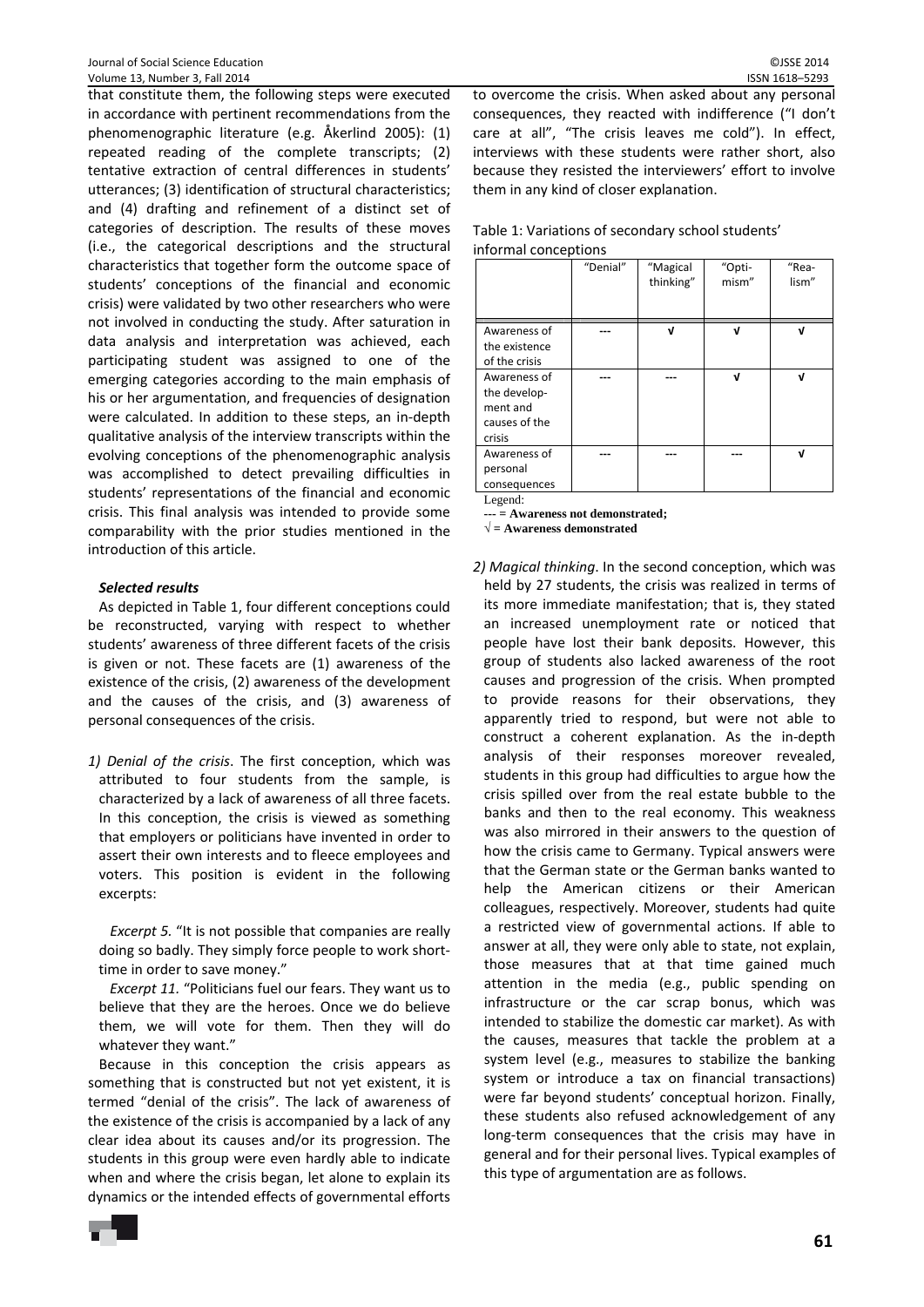*Excerpt 13.* "I don't think that the crisis will influence my life because I am sure we are out of the woods in about a month."

*Excerpt 50.* "There are less job offers but I am sure this will be fixed quite soon. In any case, I think that this does not influence the opportunity to find an apprenticeship position. It can't get worse anyway."

In a kind of "magical thinking," they argued that things will turn out positively in the end, without having a clear idea of how this could be the case.

*3) Optimism*. 17 students were not only aware of the existence of the crisis but could also give acceptable explanations about its development and causes. Thus, their answers were more elaborated and lasted longer. However, even though these students acknowledged potential detrimental effects of the crisis, they believed that this would have no serious consequences for themselves due to their outstanding personal resources (e.g., qualifications, self‐esteem, or contacts to powerful groups), as witnessed by the following quotations:

*Excerpt 9.* "I think it will not be easy to find an apprenticeship position. However, you will do it if you believe in yourself. You need to strongly believe in yourself."

*Excerpt 15.* "I know that life will be harder for my generation, but my parents have a lot of contacts with the world of work. I think this will help me finding a job."

This conception is thus characterized by an excessive optimism and by a marked inclination to respond to the crisis with an elevation of individual efforts, whereas factors that are beyond the scope of one's personal influence were not considered. Students who hold this conception seem to have perfectly internalized the credo of the achievement‐oriented society according to which every man (and woman) is the architect of his (her) own destiny.

*4) Realism*. In contrast, the remaining eight students showed more realistic appraisals; that is, they were aware that the crisis could have systemic effects that elude individual effort. One student, for example, mentioned that the crisis would endanger the pension system. Another student argued that the crisis could have detrimental effects on young generation's possibilities to acquire property ownership. Based on these considerations, students in this group were aware that the crisis and its effects may raise questions concerning the prevailing value system. Examples of this kind of discourse are given below.

*Excerpt 17.* "I hope that I can maintain the life standard of my parents. I am not sure. However,

maybe the crisis urges us to reconsider what we really deem as important."

*Excerpt 25.* "The crisis does not concern everybody to the same extent. It will probably diminish our opportunities in life. It will be harder to get a job application even though you might be smart. I think this is not fair."

Even though these students fortunately did not seem to fall into a deep depression, they were aware of potential pitfalls beyond their personal effort. In this sense, their conceptions were more realistic than those of their more optimistic peers.

## **3 Additional empirical studies on young Germans' conceptions of financial and economic crises phenomena**

Since the 2008 turmoil, adolescents' and young adults' conceptions of financial and economic crises phenomena have been also the subject of several surveys in the German context. In this regard, a specific interest is directed towards their values and attitudes. Respective findings are, for example, provided by two surveys led by the research group around Klaus Hurrelmann, a renowned scholar in youth research (cf. Hurrelmann, Karch 2010, 2013). These studies were commissioned by MetallRente, which is an organisation that was founded by the two social partners Gesamtmetall and IG Metall to provide companies and employees with coverage solutions for financial security in old age and vocational disability. The studies were conducted in 2009 and 2012, respectively. Each study covered a representative sample of 2,500 adolescents and young adults in the age group from 17 to 27 years, and both of them used computer‐ assisted telephone interviews (CATI) with primarily Likert-scaled rating questions. Although the studies are mainly focused on retirement planning and provision, they also touch on some questions related to young Germans' perceptions of financial and economic crises phenomena. In this respect, participants were, for example, asked to estimate future prospects for the next 10 to 15 years, both for their personal life as well as for Germany in general, and to determine their self‐ perceptions regarding their ability to cope with possible upcoming challenges. Moreover, young people's opinion towards the 2008 economic and financial crisis—and in the 2012 survey also towards the Eurozone crisis—were taken into account.

In general, both studies confirm that German adolescents and young adults are predominately opti‐ mistic with regard to their personal future. This convic‐ tion, which seems to be independent from demographic or social variables, has even increased between the two inquiries (Gensicke 2013, p. 38). $<sup>4</sup>$  The data also reflect a</sup> stable tendency towards a pronounced willingness of achievement‐orientation and self‐optimization as preferred strategies to cope with the present requirements (Gensicke 2013, p. 52). However, these predominantly positive ratings of personal chances and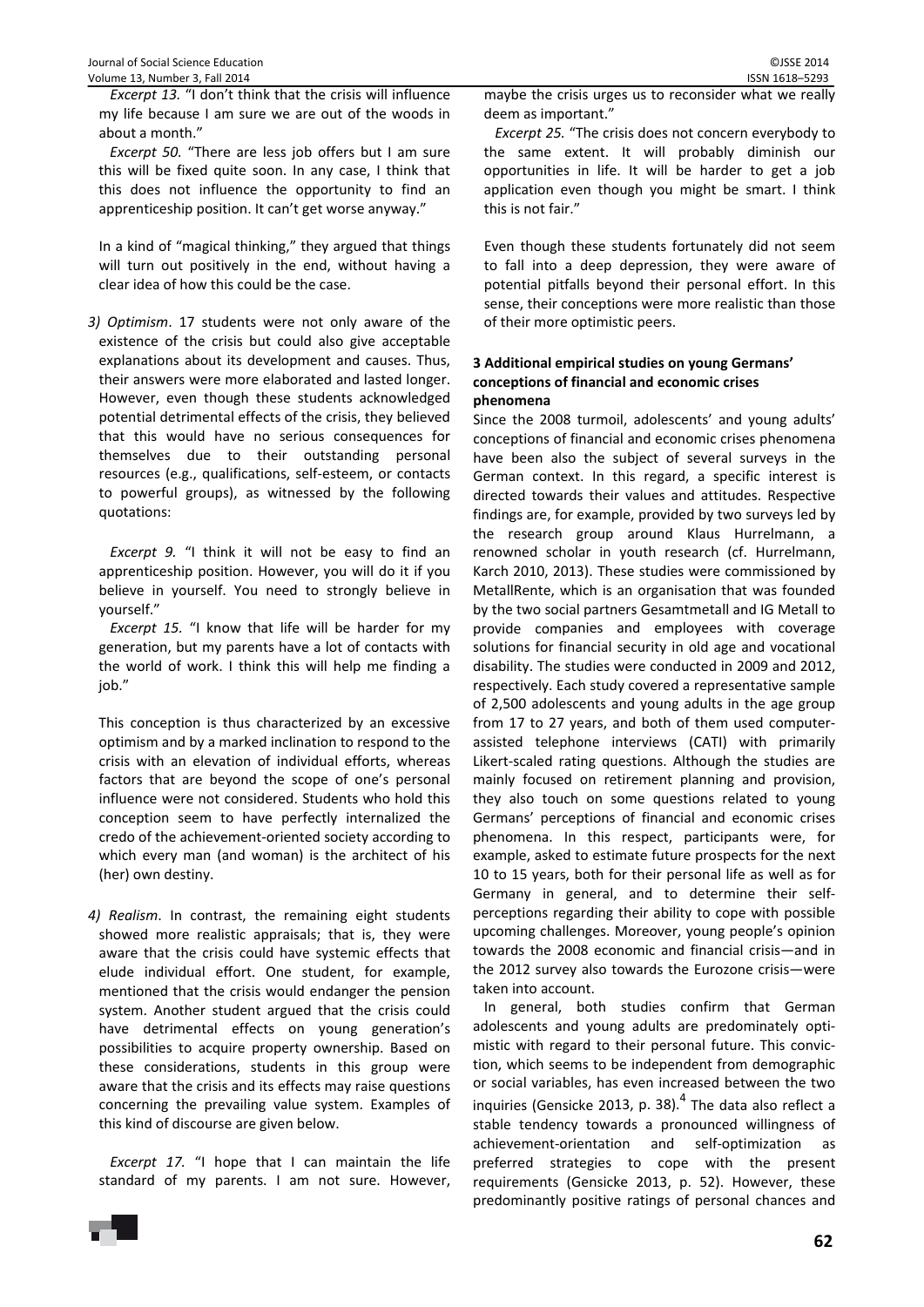opportunities were not consistently mirrored by young people's expectations regarding the future prospects of Germany in general. In the 2009 survey, more than half of the participants expressed a view that combined optimism with regard to the first aspect with a rather grim picture concerning the second. This orientation, which the authors of the studies term as "pragmatic optimism", remains stable in the 2012 data. As Gensicke (2013, p. 42) further explains, pragmatism here means that the young generation tends to adopt a point of view that primarily refers to manageability and feasibility, whereas things that appear to be wicked and unsolvable—and are thus beyond one's immediate scope of action—are preferably disregarded. This position is accompanied by a retreat to values that are very much focused on the private sphere (e.g., enjoyment of life, family foundation). In contrast, values concerned with traditional political and civic engagement (e.g., activity in associations or political parties) are less of an issue for young Germans. According to the authors, the totality of these attitudes is an expression of a considerable uncertainty, caused by a perceived lack of transparency with regard to the prevailing dynamics and mechanisms, and in consequence demonstrates a cognitive overload on the part of the young people—an interpretation that is also sustained by participants' answers to the questions directly related to the financial and crises phenomena. Especially when it comes to questions that require a knowledge‐based (rationale) rather than a value‐driven judgement (e.g., the question of whether the German economy can compensate for the loss of European demand in other markets), a tendency towards vague answers seems to appear.

The aspect of young Germans' perspectives on their own lives in face of the financial and economic crisis was also picked up and deepened by Gaiser, Gille, and de Rijke (2011), who report findings from the youth survey AID:A ("Aufwachsen in Deutschland: Alltagswelten" [Growing Up in Germany: Everyday Worlds]). This survey was conducted by the German Youth Institute (Deutsches Jugendinstitut, DJI) in 2009 and included a sample of 7,900 persons from 18 to 32 years of age. The findings of this study largely confirm the results that were obtained by the previously mentioned surveys as they also reveal a high and growing degree of perceived uncertainty among young Germans, which according to the authors not only stems from current financial and economic crises phenomena but is also based on diverse and long‐standing factors such as the erosion of societal ties and socio‐economic milieus, the decline of the welfare state, or the risk of unemployment. The growing feeling of uncertainty, however, is paralleled by perceptions of quite high estimation of personal distribution justice (i.e., perception of their own position in the current structure of wealth distribution). According to Gaiser, Gille, and de Rijke (2011, p. 43f), one possible interpretation for this surprising coincidence might be that beyond structurally increasing generational differences, today's youth in their understanding of a just distribution of social prosperity compare themselves not with previous youth generations but base their standards on current conditions. This shift concerning the point of reference once again might be considered as a manifestation of pragmatism in the sense described above.

Empirical evidence regarding young Germans' values and attitudes in relation to financial and economic crises phenomena is finally provided by a recent survey which was commissioned by the German Banking Association (Bankenverband 2012). This survey, which was first conducted as CATI in spring 2009 and then repeated in spring 2012, enclosed a representative sample of 758 subjects between 14 and 24 years. Besides covering banking related issues such as young people's spending and saving behaviour or their use of financial products, it also addressed questions regarding their future outlooks as well as questions concerning their awareness of the existence and the potential consequences of financial and economic crisis phenomena as well as their motivation and interest to engage themselves with economic issues, including the financial and economic crisis. The results of this survey again confirm young Germans generally optimistic attitude and their distinct performance orientation. Moreover, even though most of the participants have heard about the financial and economic crisis—and in the 2012 survey about the Eurozone crisis, respectively—again, only 9% stated that the financial and economic crisis will have a substantial influence on their personal lives. With regard to the Eurozone crisis, this ratio was somewhat higher (13%) but—compared to the potential objective effects—still rather low. Last not least, the data from this survey evidence a declining interest in economic and financial issues and an increasing insecurity of being able to grasp the complexities of these issues among young Germans.

### **4 Discussion and conclusions**

Based on a comprehensive approach to financial education and a phenomenographic methodology, this article presented research activities that were concerned with investigating young Germans' informal conceptions of financial and economic crises phenomena. More specifically, an interview study was described that explored how secondary school students perceived and experienced the 2008 financial and economic crisis. In order to expand the empirical evidence base, additional findings from surveys on young Germans' values and attitudes towards financial and economic crises phenomena were reported. In reference to the aims of the research (i.e., further validating of results from prior research, exploring differential aspects of young people's informal conceptions of financial and economic crises phenomena, and investigating how these conceptions are embedded within their emotional and attitudinal realities) as well as its motivation (advancing scientific knowledge of how young people perceive and experience the socio‐economic reality that surrounds them, and providing a foundation for the design of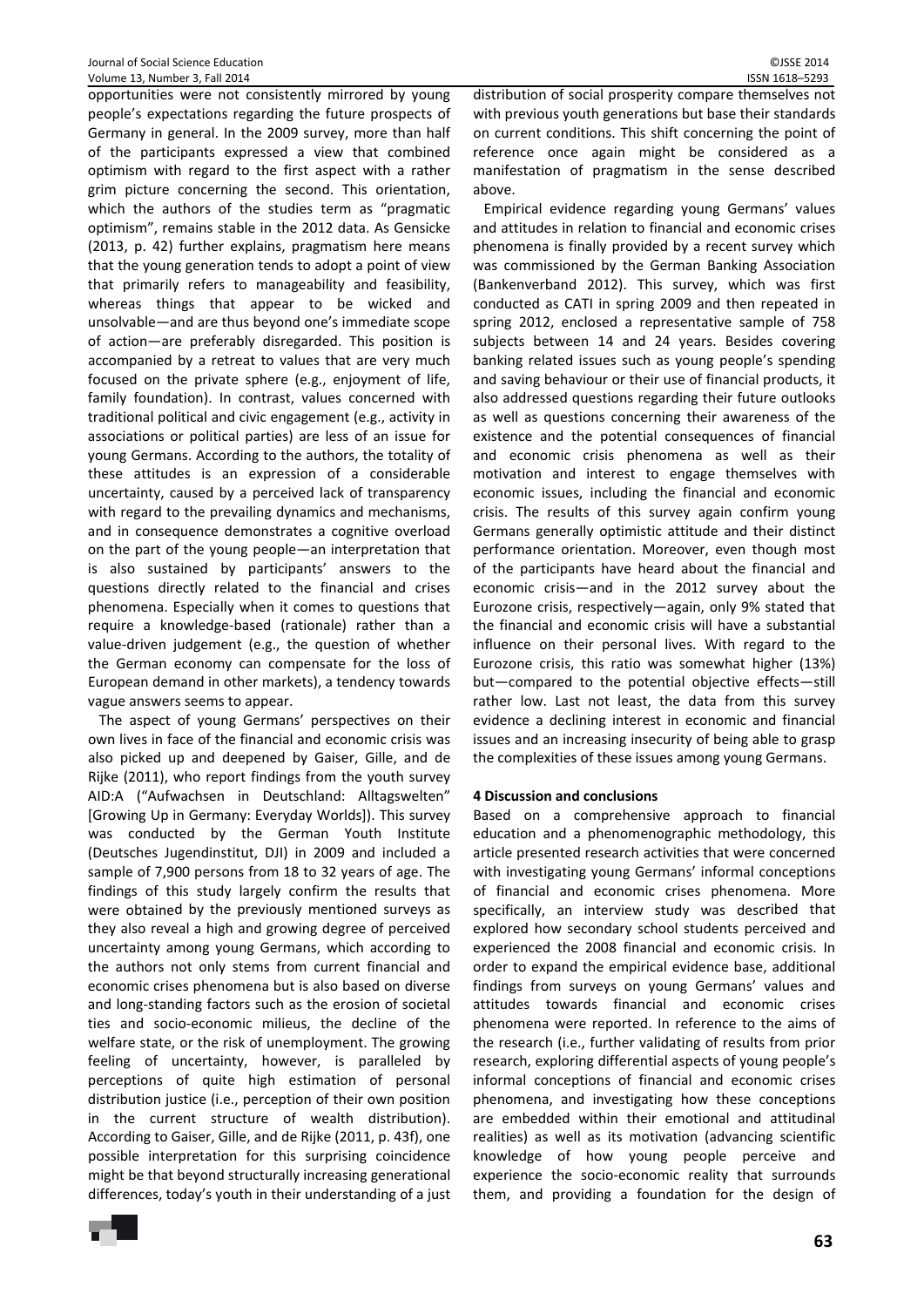The findings from the interview study confirm prior research (Klee, Lutter 2010; Schuhen 2010), which indicates that financial and economic crises phenomena are scarcely understood and that there seems to be a fairly big divide between young people's understanding of these phenomena and relevant scientific accounts. Especially the findings from the in‐depth analysis of common errors, difficulties, and misconceptions reveal that students tend to be rather one‐sided in their argumentation and inclined to use their everyday experi‐ ence when trying to fill potential gaps in their understanding of the issue at hand. This result, *inter alia*, illustrates the need to carefully consider the question of how to guide students in transcending from an argumentation based on individual agency and motiva‐ tion towards thinking in systems and structures. As argued elsewhere (Aprea 2014), a strategy that graduates from more personally oriented practices (e.g., private credits) to more systemic phenomena (e.g., the functioning of financial markets), combined with efforts to make evident the relevant shifts in argumentation, might be a promising idea in this respect

However, the findings from the interview study not only substantiate results from prior investigations but also go beyond the available evidence in that they provide advanced insights into the diversity of students' conceptions. This diversity, in turn, needs to be addressed by differentiation of instructional strategies. Whereas informative instruction, for instance, on finan‐ cial and economic crises phenomena might prove to be useful for building or deepening the understanding of students who are already aware of the crisis and acknowledge its consequences, it is quite likely that this approach loses its effectiveness with students who ignore its existence or do not consider it as relevant. These latter students might first be supported to overcome their distance in awareness before being able to adequately grasp the incoming instructional information. Moreover, students with a somewhat over‐ optimistic attitude may profit from instruction that underlines the long‐term effects of the crisis.

Furthermore, the results from the interview study as well as those from the surveys indicate that the connection between one's individual situation and the larger collective context seems to be anything but clear and evident in young Germans' mental frameworks, a result which might be attributable to the perceived complexity of the contents related to financial and economic crises phenomena. Young people might thus feel overwhelmed and lose interest in this topic. This observation, in turn, substantiates not only the need for a comprehensive approach to financial and economic education as described in section 2.1, but also calls for remedies that help to make financial and economic issues more appealing and relevant to young people. In this regard, the benefits of boundary objects such as literature, music, and arts should be exploited when designing respective learning environments (e.g. Lucey, Laney 2012).

Finally, the available data evidence that a predo‐ minately optimistic stance as well as a proactive attitude prevails among the young generation in Germany. On one hand, this mind‐set must be definitely conceived as beneficial because it helps to protect young people from irritation and paralysis. On the other hand, their positive prospects seem not to be sustained by an awareness let alone an understanding—of the complex relationships that characterize financial and economic crises phenomena. Combined with this ingenuousness, young people's "pragmatic optimism" not only involves the danger of overlooking political demands for action, but also bears the risk of imposing a constant pressure of self-optimisation. Especially in times of precarity and transience, relying only on one's own responsibilities and fading out structural aspects might lead to frustration an burnout, and thus probably inhibits the development of psychologically more functional resilience strategies. Both of these blind spots—i.e., overlooking of political exigencies and overreliance on individual resources need to be addressed and made salient by educational efforts.

In sum, it can be concluded that the conceptual and empirical considerations presented in this contribution provide useful information for amplifying the available knowledge base on adolescents' informal understanding of complex socio‐economic phenomena. Furthermore, initial suggestions can be derived of how this under‐ standing might be supported by the design of formal curricula and instruction. However, given the early stage of the research on students' conceptions of financial and economic crisis phenomena, caution in interpreting these findings is of course advisable, and additional research is certainly needed to further warrant these claims. With regard to future studies, the following methodological aspects should be considered in particular:

‐ As already mentioned, one limitation of the interview study concerns the sampling. Thus, first and foremost, a more systematically constructed and possibly also more heterogeneous and larger sample is to be considered. This should also help to further explore the question whether and in which direction the identified four categories of the outcome space need to be changed and/or supplemented, respect‐ tively.

‐ Moreover, matters of validity and reliability of data collection methods need to be addressed. This could be done by posing the interview questions in different ways in order to get longer and possibly more elaborated responses (e.g. Lundholm, Davies 2013; Davies et al., 2013) and/or by combining the interviews with other types of data-collection instruments, such as problem‐solving tasks (e.g. Hmelo‐Silver, Green Pfeffer 2004). In addition, the application of mixed-method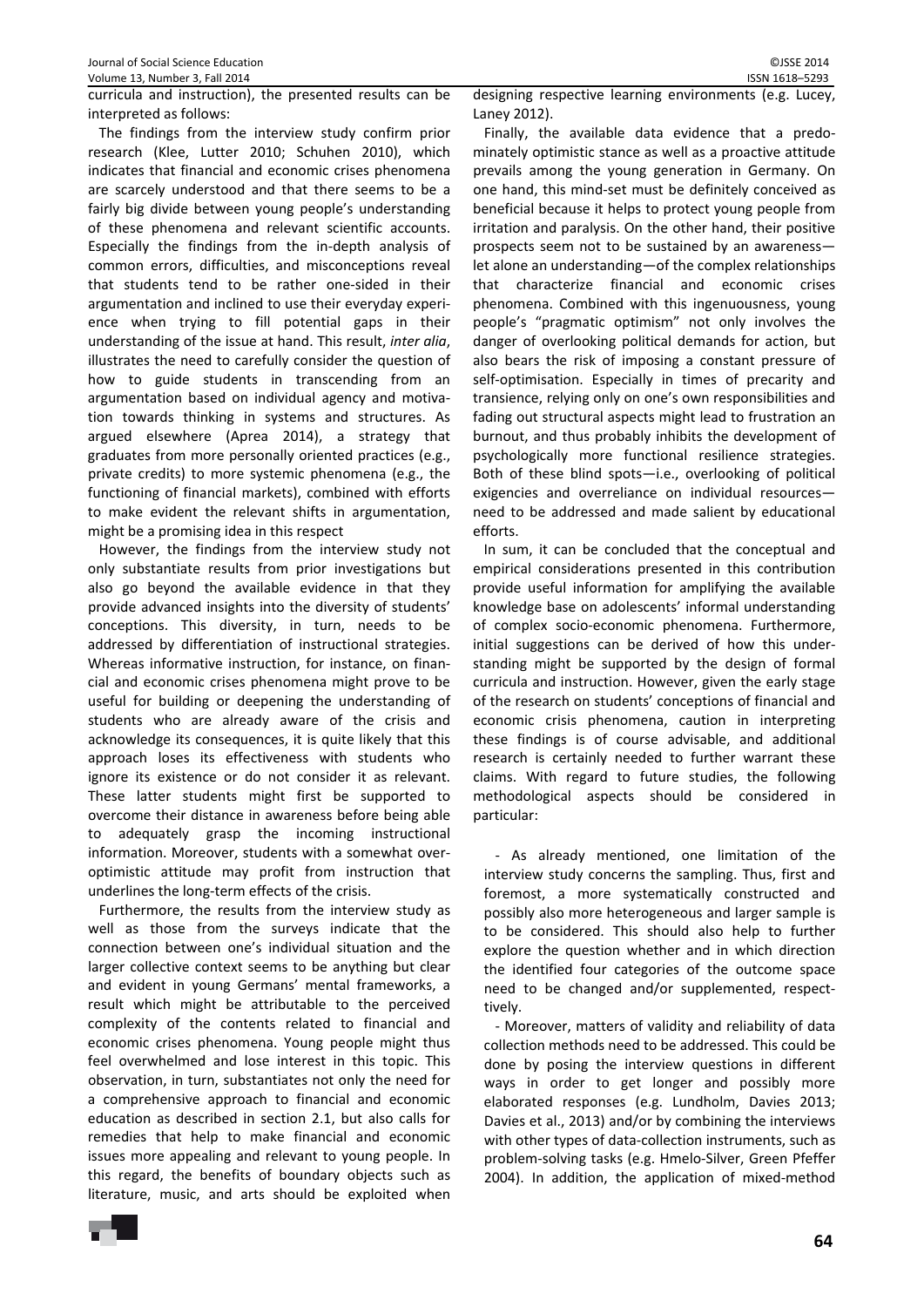designs within the scope of single studies should be considered (e.g. Aprea, Sappa, in press).

‐ Likewise, the impact of different socio‐economic backgrounds as well as cultural influences on students' conceptions of financial and economic crisis phenomena need to be considered. This latter aspect will be a specific focus of the larger research program mentioned above.

Besides these methodological considerations, future research should address two important questions. First, it should further investigate how different conceptions of financial and economic crises phenomena influence subsequent learning, and second, it should explore how conceptual change with regard to this topic can be supported. In planning and conducting this kind of research, it should, however, be clear, that financial education can be nothing but *one* remedy to effectively cope with the detrimental effects of financial and economic crises phenomena, which of course needs to be accompanied by respective measures on the institutional and governmental layer.

### **References**

Åkerlind, G. S. (2005). Variation and commonality in phenomenographic research methods. Higher Education Research & Development, 24(4), 321‐334.

Aprea, C. & Sappa, V. (2014). Utilizzo dei metodi misti per lo studio delle concezioni individuali in ambito educativo. Esempi di applicazione in un approccio fenomenografico. [The use of mixed methods to investigate students individual conceptions in educational contexts. Examples of application within a phenomenographic research approach] Formation et pratiques d'enseignement en questions. La revue des Hautes écoles pédagogiques et institutions assimilées de Suisse romande et du Tessin No. 17, 169‐191.

Aprea, C. (2014). Finanzielle Allgemeinbildung: Entwurf einer bildungstheoretisch verankerten Konzeptualisierung. [Financial education: Draft of an education‐theoretical approach]. (Appears in Zeitschrift für Didaktik der Gesellschaftswissenschaften, Themenheft Bildung)

Aprea, C. (2013). Alltagsvorstellungen von Jugendlichen zu komplexen ökonomischen Phänomenen: Eine explorative Untersuchung am Beispiel der Wirtschafts‐ und Finanzkrise. [Adolescents' common sense conceptions of complex economic phenomena: An exploratory study using the example of the economic and financial crisis]. In T. Retzmann (Ed.), Ökonomische Allgemeinbildung in der Sekundarstufe II. Konzepte, Analysen und empirische Befunde (pp. 100‐112). Schwalbach/Ts: Wochenschau Verlag

Aprea, C. (under review). Secondary school students' conceptions of complex economic phenomena (Manuscript submitted to International Journal of Educational Research).

Bankenverband (2012). Jugendstudie 2012. Wirtschaftsverständnis und Finanzkultur. [Youth Study 2012. Understanding of Economics and Financial Culture],

http://schulbank.bankenverband.de/jugendstudien/inde x html (accessed December, 2013).

Barnacle, R., (2005). Interpreting interpretation. A phenomenological perspective on phenomenography. In J. A. Bowden & P. Green (Eds.), Doing developmental phenomenography (pp. 47‐55). Melbourne: RMIT University Press.

Birke, F., & Seeber, G. (forthcoming). Students' understanding of wages: a phenomenographic analysis. International Review of Economics Education.

Booth, S. (1997). On phenomenography, learning and teaching. Higher Education Research and Development, 16(2), 135‐158.

Carr, P. R. (2012). Connecting financial literacy and political literacy through critical pedagogy. In Thomas A. Lucey & James D. Laney (Eds.), Reframing financial literacy (pp. 3‐25). Charlotte, NC: Information Age Publishing.

Davies, P. & Lundholm, C. (2012). Students' understanding of socio‐economic phenomena: Conceptions about the free provision of goods and services. Journal of Economic Psychology 33(1), 79–89.

Davies, P. (2012). Financial Literacy in the context of democracy. Paper presented at the ECER Conference, 22‐ 25 September 2013, Cadiz, Spain.

Davies, P., Syed, F. & Appleyard, L., (2013). Secondary school students' understanding of the financial system, Paper presented at the 15th Biennial EARLI Conference for Research on Learning and Instruction, 27‐31 August 2013, Munich, Germany.

Entwistle, N. (1997). Phenomenography in higher education. Higher Education Research and Development, 16 (2), 127‐134.

European Commission (2011). Review of the initiatives of the European Commission in the area of financial education. http://ec.europa.eu/internal\_market/ finservices‐retail/capability/ #maincontentSec2 (accessed January, 2014).

Farnsworth, V. (2012). Intersection of identity and ideology in learning about financial capability. In Thomas A. Lucey & James D. Laney (Eds.), Reframing financial literacy (pp. 19‐169). Charlotte, NC: Information Age Publishing.

Gaiser, W., Gille, M. & de Rijke, J. (2011). Jugend in der Finanz‐ und Wirtschaftskrise.[Youth in the financial and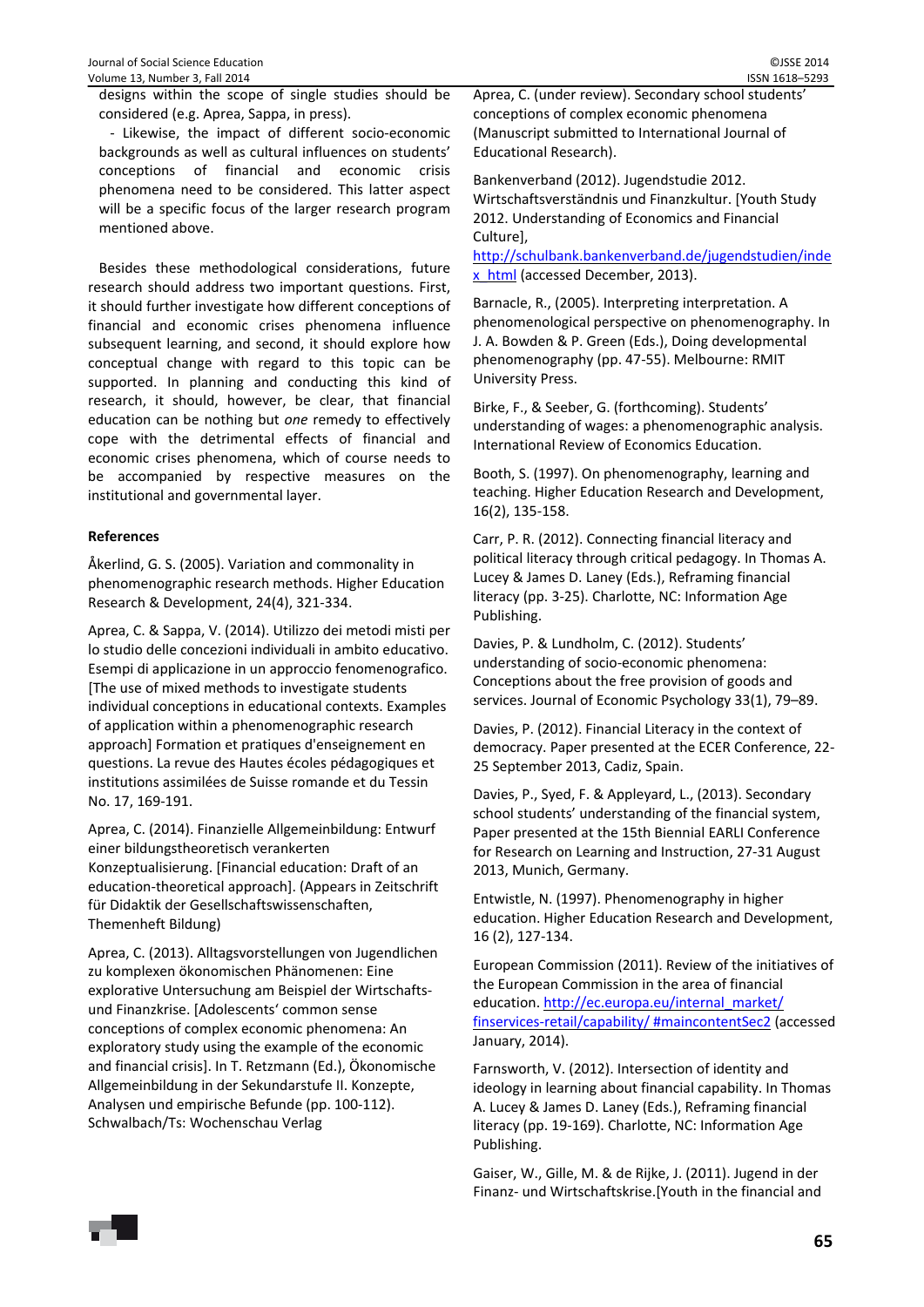| Journal of Social Science Education                      | ©JSSE 2014                                              |
|----------------------------------------------------------|---------------------------------------------------------|
| Volume 13, Number 3, Fall 2014                           | ISSN 1618-5293                                          |
| economic crisis]. Aus Politik und Zeitgeschehen 12/2011, | Lundholm, C., & Davies, P. (2013). Conceptual change in |
| $39-48$                                                  | the social sciences. In Vosniadou (Ed.), International  |

Gallery, G. T. & Gallery, N. (2010). Rethinking financial literacy in the aftermath of the Global Financial Crisis. Griffith Law Review, 19 (1), 30‐50.

Gensicke, T. (2013). Jugend und Vorsorge: Hedonismus und Lebensplanung. [Youth and provision: Hedonism and life planning] In Klaus Hurrelmann & Heribert Karch (Eds.), Jugend, Vorsorge, Finanzen. Von der Generation Praktikum zur Generation Altersarmut? [Youth, provision, finance. From the generation internship to the generation old‐age poverty?] (pp. 33‐59). Weinheim: Beltz Juventa.

Hedtke, R. (2010). Editorial: Financial, economic and political crises – carrying out social science education as before? Journal of Social Science Education, 9 (1), 2‐4.

Herbert, S., & Pierce, R. (2013). Gesture as data for phenomenographic analysis of mathematical conceptions. International Journal of Educational Research, 60, 1‐10.

Hippe, T. (2010). Exploring the Abyss. The financial crisis of 2008ff. as a central topic of problem‐centered social science education. Journal of Social Science Education, 9 (1), 5‐19.

Hmelo‐Silver, C. F., & Green Pfeffer, M. (2004). Comparing expert and novice understanding of a compley system from the perspective of structures, behaviours, and functions. Cognitive Science, 28, 127‐ 138.

Hurrelmann, K. & Karch, H. (2010). Jugend, Vorsorge, Finanzen. Herausforderung oder Überforderung? [Youth, provision, finance. Challenge or overload?] Frankfurt am Main: Campus Verlag.

Hurrelmann, K. & Karch, H. (2013). Jugend, Vorsorge, Finanzen. Von der Geration Praktikum zur Generation Altersarmut? [Youth, provision, finance. From the generation internship to the generation old‐age poverty?] Weinheim: Beltz Juventa.

Klee, A. & Lutter, A. (2010). "Greedy buyers, amoral speculators and lacking state control" – Pupils' conceptions of the crisis. Journal of Social Science Education, 9 (1), 59‐65.

Lucey, T. A. & Laney, J. D. (2012). Using art and community investigation to motivate pre‐service teachers' learning and teaching of social and economic/financial justice issues. In Thomas A. Lucey & James D. Laney (Eds.), Reframing financial literacy (pp. 253‐277). Charlotte, NC: Information Age Publishing.

Lucey, T. A. (2012). Conceptualizing financial morality. In Thomas A. Lucey & James D. Laney (Eds.), Reframing financial literacy (pp. 47‐63). Charlotte, NC: Information Age Publishing.

change in the social sciences. In Vosniadou (Ed.), International Handbook of Conceptual Change (2nd ed.). (pp. 288‐ 304). London: Routledge.

Marton, F., & Booth, S. (1997). Learning and awareness. Mahwah, NJ: Erlbaum.

Marton, F., & Pang, M.F. (2008). The idea of phenomenography and the pedagogy for conceptual change. In S. Vosniadou (Ed.), International Handbook of Research on Conceptual Change (pp. 533‐559). London: Routledge.

Mikl‐Horke, G. (2010). Social knowledge for financial markets. Journal of Social Science Education, 9 (2), 6‐15.

Mittelstaedt, E., Lutz, R. & Wiepcke, C. (2013). The financial crisis – an ideal teaching moment. Journal of Social Science Education, 12 (2), 11‐22.

OECD (2005). Improving Financial Literacy. Paris: OECD Publishing.

Paakkari, L., Tynjälä, P., &, Kannas, L. (2011). Student teachers' ways of experiencing the teaching of health education. Studies in Higher Education, 35 (8), 905‐920.

Pang, M. F., & Marton, F. (2005). Learning theory as a teaching resource. Instructional Science, 33 (2), 159‐191.

Remmele, B. & Seeber, G. (2012). Integrative Economic Education to Combine Citizenship Education and Financial Literacy. Citizenship, Social Science and Economics Education, 11 (3), 189‐203.

Schuhen, M. (2010). A didactical reconstruction of the financial and economic crisis. Journal of Social Science Education, 9(2), 43‐51.

Sinatra, G. M., & Mason, L. (2008). Beyond knowledge.: Learner characteristics influencing conceptual change. In S. Vosniadou (Ed.), International Handbook of Research on Conceptual Change (pp. 560‐582). London: Routledge.

Smith, J. P., diSessa, A.A., & Roschelle, J. (1993). Misconceptions reconceived: A constructivist analysis of knowledge in transition. Journal of the Learning Sciences, 3 (2), 115‐163.

Speer, S. & Seeber, G. (2013). Financial understanding: A phenomenographic access to students' concepts of credit. Journal of Social Science Education, 12 (2), 42‐52.

Weber, B .(2013). Editorial. Crisis in Europe and challenge for economic education. Journal of Social Science Education, 12 (2), 2‐10.

Xu, L. & Zia, B. (2012). Financial Literacy around the world. Policy Research Working Papers http://econ.worldbank.org (accessed December, 2013).

### **Endnotes**